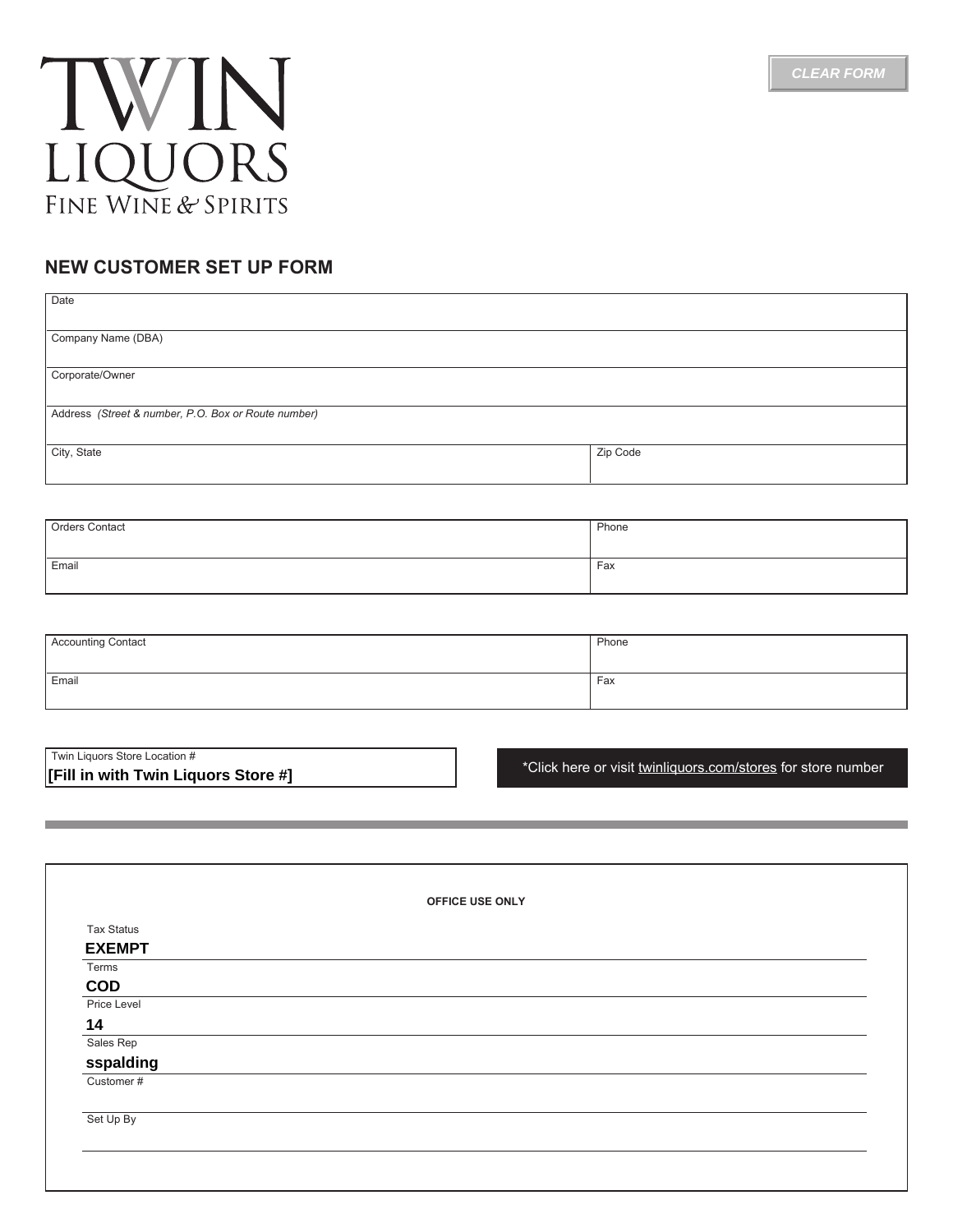

## **TEXAS SALES AND USE TAX EXEMPTION CERTIFICATION**

| Name of purchaser, firm or agency                                                                                                                                                                                                                                   |       |                                        |  |  |
|---------------------------------------------------------------------------------------------------------------------------------------------------------------------------------------------------------------------------------------------------------------------|-------|----------------------------------------|--|--|
| Address (Street & number, P.O. Box or Route number)                                                                                                                                                                                                                 |       | Phone (Area code and number)           |  |  |
| City, State, ZIP code                                                                                                                                                                                                                                               |       |                                        |  |  |
|                                                                                                                                                                                                                                                                     |       |                                        |  |  |
|                                                                                                                                                                                                                                                                     |       |                                        |  |  |
| I, the purchaser named above, claim an exemption from payment of sales and use taxes (for the purchase of taxable<br>items described below or on the attached order or invoice) from:                                                                               |       |                                        |  |  |
| Seller: Twin Liquors                                                                                                                                                                                                                                                |       |                                        |  |  |
| Street address: 5639 Airport Blvd                                                                                                                                                                                                                                   |       | City, State, ZIP code: Austin TX 78751 |  |  |
| Description of items to be purchased or on the attached order or invoice:                                                                                                                                                                                           |       |                                        |  |  |
|                                                                                                                                                                                                                                                                     |       |                                        |  |  |
|                                                                                                                                                                                                                                                                     |       |                                        |  |  |
|                                                                                                                                                                                                                                                                     |       |                                        |  |  |
| Purchaser claims this exemption for the following reason:                                                                                                                                                                                                           |       |                                        |  |  |
|                                                                                                                                                                                                                                                                     |       |                                        |  |  |
|                                                                                                                                                                                                                                                                     |       |                                        |  |  |
|                                                                                                                                                                                                                                                                     |       |                                        |  |  |
| I understand that I will be liable for payment of sales or use taxes which may become due for failure to comply with the provisions of the                                                                                                                          |       |                                        |  |  |
| Tax Code: Limited Sales, Excise, and Use Tax Act; Municipal Sales and Use Tax Act; Sales and Use Taxes for Special Purpose Taxing<br>Authorities; County Sales and Use Tax Act; County Health Services Sales and Use Tax; The Texas Health and Safety Code; Special |       |                                        |  |  |
| Provisions Relating to Hospital Districts, Emergency Services Districts, and Emergency Services Districts in counties with a population<br>of 125,000 or less.                                                                                                      |       |                                        |  |  |
| I understand that it is a criminal offense to give an exemption certificate to the seller for taxable items that I know, at the time of purchase,                                                                                                                   |       |                                        |  |  |
| will be used in a manner other than that expressed in this certificate and, depending on the amount of tax evaded, the offense may range<br>from a Class C misdemeanor to a felony of the second degree.                                                            |       |                                        |  |  |
|                                                                                                                                                                                                                                                                     |       |                                        |  |  |
| Purchaser<br>sign⊺                                                                                                                                                                                                                                                  | Title | Date                                   |  |  |
| here ¶                                                                                                                                                                                                                                                              |       |                                        |  |  |
| NOTE: This certificate cannot be issued for the purchase, lease, or rental of a motor vehicle.                                                                                                                                                                      |       |                                        |  |  |
| THIS CERTIFICATE DOES NOT REQUIRE A NUMBER TO BE VALID.                                                                                                                                                                                                             |       |                                        |  |  |

Sales and Use Tax "Exemption Numbers" or "Tax Exempt" Numbers do not exist.

This certificate should be furnished to the supplier. Do **not** send the completed certificate to the Comptroller of Public Accounts.